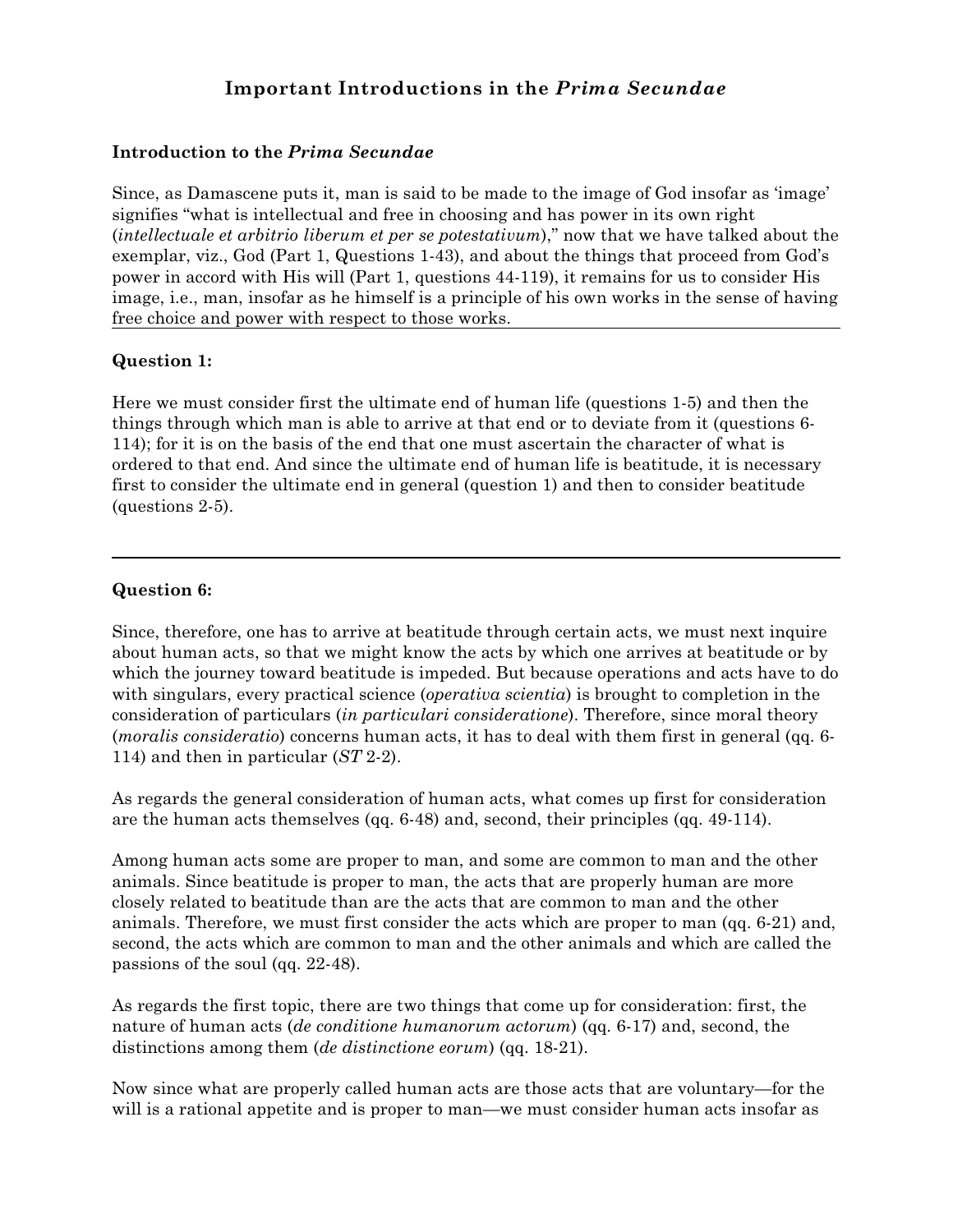they are voluntary. Therefore, what needs to be considered first is the voluntary and the involuntary (qq. 6-7); second, the acts that are voluntary in the sense of being elicited by the will itself in such a way that they belong immediately to the will (qq. 8-16); and, third, the acts which are voluntary in the sense of being commanded by the will and which belong to the will through the mediation of other powers (q. 17).

And since voluntary acts have certain circumstances according to which they are judged, what needs to be considered first is the voluntary and the involuntary  $(q, 6)$  and, after that, the circumstances of the acts in which the voluntary and the involuntary are found (q. 7)

## **Question 8:**

Next, we have to consider voluntary acts themselves in particular. First, we have to consider the acts that belong immediately to the will in the sense that they are elicited by the will itself (questions 8-16), and, second, the acts that are commanded by the will (question 17). Now the will is moved both toward the end and toward the means to the end (*in ea quae sunt ad finem*). Therefore, we first have to consider acts of the will by which it is moved toward the end (questions 8-12), and then acts of the will by which it is moved toward the means to the end (questions 13-16).

There seem to be three acts of the will with respect to the end, viz., to will (*velle*), to enjoy (*frui*), and to intend (*intendere*). Therefore, we will first consider the will (*voluntas*) (questions 8-10); second,the act of enjoying (*fruitio*) (question 11); and, third, the act of intending (*intentio*) (question 12). Concerning the first point, there are three things to consider: (a) what the objects of will are (*quorum voluntas sit*) (question 8), (b) what the will is moved by (*a quo moveatur*) (question 9), and (c) the manner in which the will is moved (*quomodo moveatur*) (question 10).

## **Question 18:**

Next we have to consider the goodness and badness of human acts: first, the way in which a human action is good or bad (questions 18-20) and, second, what follows from the goodness or badness of human acts, viz., merit and demerit, sin and guilt (question 21).

On the first point, there are three topics to consider: first, the goodness and badness of human acts in general (question 18); second, the goodness and badness of interior acts (question 19); and, third, the goodness and badness of exterior acts (question 20).

## **Question 22:**

After this we have to consider the passions of the soul, first in general (questions 22-25) and then in particular (questions 26-48).

In the general treatment, there are four things to consider about the passions: first, their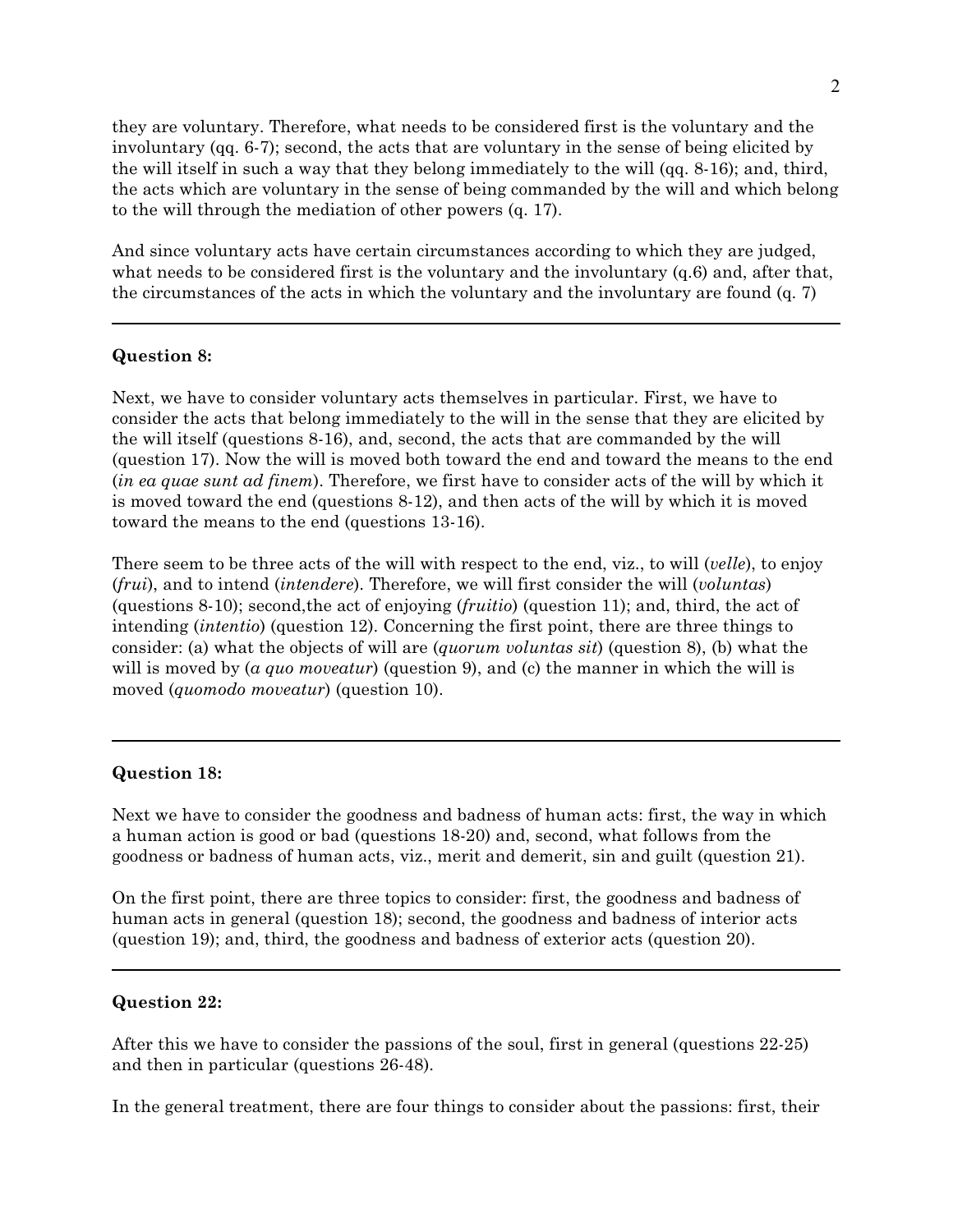subject (question 22); second, the differences among them (question 23); third, their relation to one another (question 24); and, fourth, their badness and goodness (question 25).

## **Question 26:**

Next we have to consider the passions of the soul individually, first the passions of the concupiscible power (questions 26-39) and, second, the passions of the irascible power (questions 40-48).

The first consideration will have three parts. For, first, we will consider love (*amor*) and hatred (*odium*) (questions 26-29); second, sentient desire (*concupiscentia*) and withdrawal (*fuga*) (question 30); and, third, pleasure (*delectatio*) and pain or sadness (*dolor vel tristitia*) (questions 31-39).

As regards love, there are three things to consider: first, love itself (question 26); second, the cause of love (question 27); and third, the effects of love (question 28).

#### **Question 40:**

Next we have to consider the passions of the irascible part of the soul: first, hope (*spes*) and despair (*desperatio*) (question 40); second, fear and daring (questions 41-45); and, third, anger (questions 46-48).

## **Question 49\*:**

After treating of human acts and passions, we now pass on to the consideration of the principles of human acts, and firstly of intrinsic principles (questions 49-89), secondly of extrinsic principles (questions 90-114). The intrinsic principle is power and habit; but as we have treated of powers in the FP, Q77, seqq., it remains for us to consider habits in general (questions 49-54): in the second place we shall consider virtues (questions 55-70) and vices and other like habits (questions 71-89), which are the principles of human acts.

Concerning habits in general there are four points to consider: First, the substance of habits (question 49); second, their subject (question 50); third, the cause of their generation, increase, and corruption (questions 51-53); fourth, how they are distinguished from one another (question 54).

## **Question 55\*:**

We come now to the consideration of habits specifically. And since habits, as we have said (Q54, A3), are divided into good and bad, we must speak in the first place of good habits, which are virtues (questions 55-67), and of other matters connected with them, namely the Gifts, Beatitudes and Fruits (questions 68-70); in the second place, of bad habits, namely of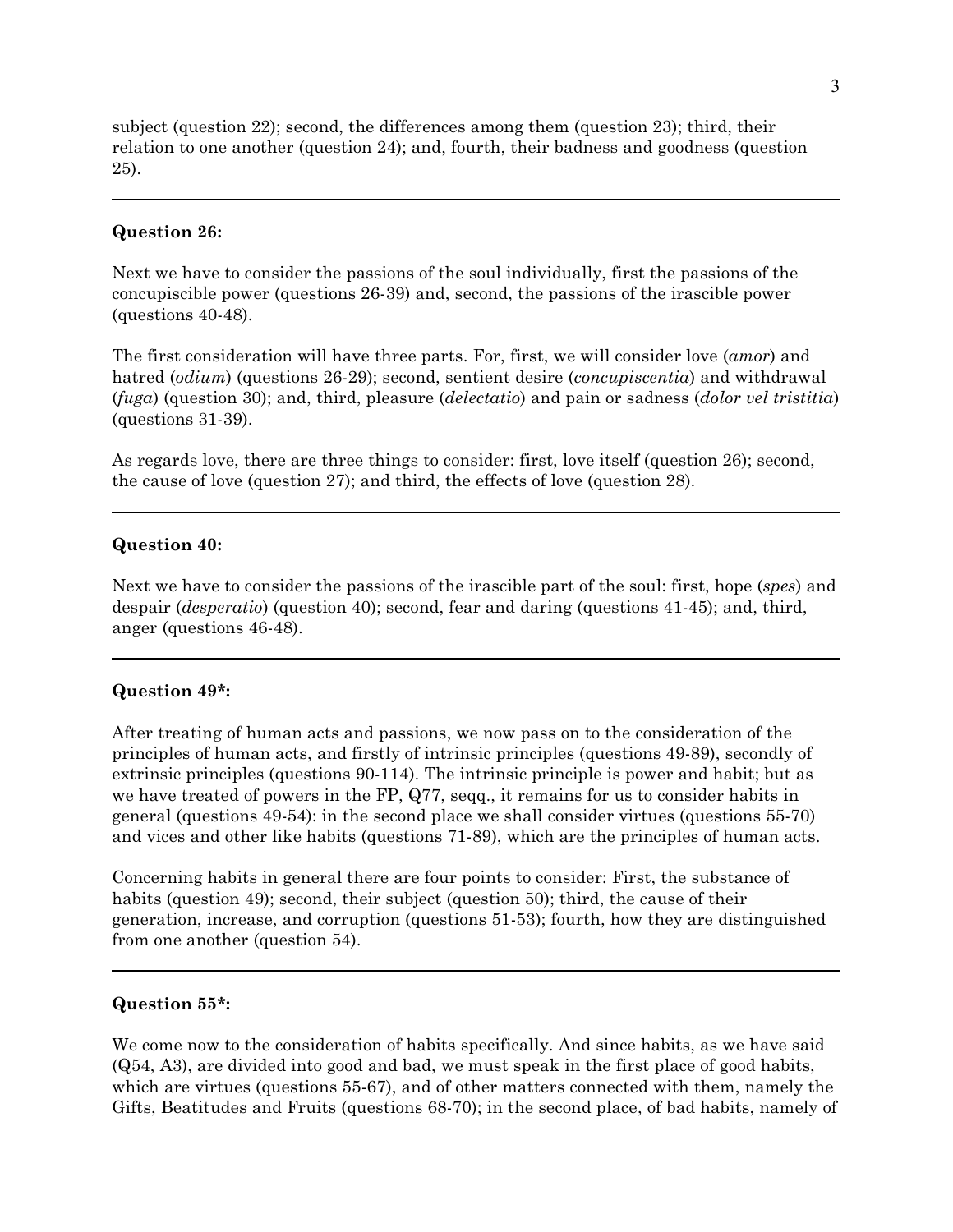vices and sins (questions 71-89).

Now five things must be considered about virtues: (1) the essence of virtue (question 55); (2) its subject (question 56); (3) the division of virtue (questions 57-62); (4) the cause of virtue (question 63); (5) certain properties of virtue (questions 64-67).

## **Question 57\*:**

We now have to consider the various kinds of virtue: and (1) the intellectual virtues (question 57); (2) the moral virtues (questions 58-61; (3) the theological virtues (question 62).

## **Question 58\*:**

We must now consider moral virtues. We shall speak (1) of the difference between them and intellectual virtues (question 58); (2) of their distinction, one from another, in respect of their proper matter (questions 59) ; (3) of the difference between the chief or cardinal virtues and the others (questions 60-61).

#### **Question 64\*:**

We must now consider the properties of virtues: and (1) the mean of virtue (question 64), (2) the connection between virtues (question 65), (3) equality of virtues (question 66), (4) the duration of virtues (question 67).

## **Question 71:**

Next we have to consider vices and sins (*vitia et peccata*). On this topic there are six things to consider: first, vices and sins in themselves (question 71); second, the distinctions among them (question 72); third, a comparison of sins and vices to one another (question 73); fourth, the subject of sin (question 74); fifth, the causes of sin (questions 75-84); and, sixth, the effects of sin (questions 85-89).

## **Question 75:**

Next we have to consider the causes of sin: first, in general (question 75) and, second, in particular (questions 76-84).

#### **Question 76\*:**

We must now consider the causes of sin, in particular, and (1) The internal causes of sin (questions 76-78); (2) its external causes (questions 79-83); and (3) sins which are the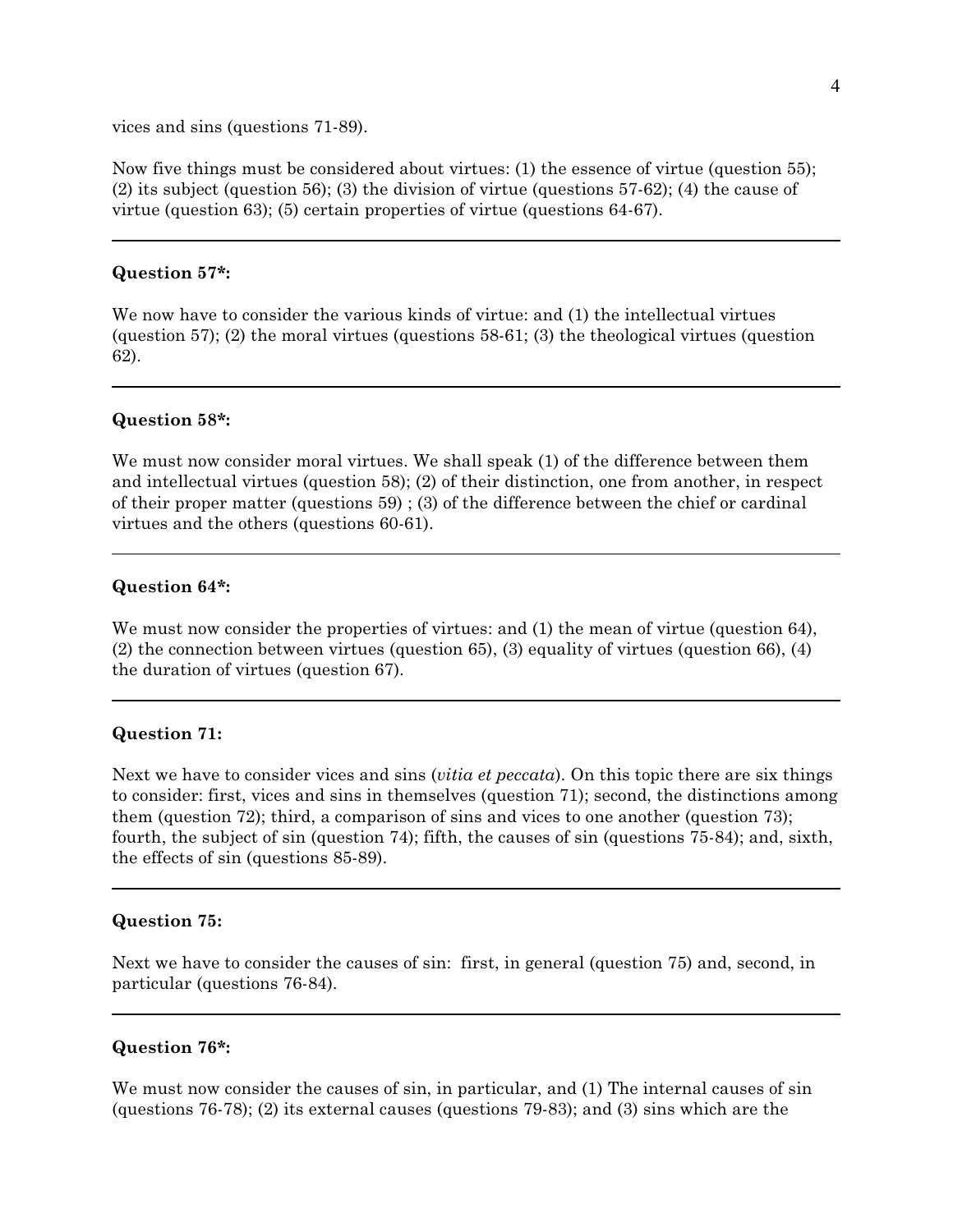causes of other sins (question 84). In view of what has been said above (A2), the first consideration will be threefold: so that in the first place we shall treat of ignorance (question 76), which is the cause of sin on the part of reason; secondly, of weakness or passion, which is the cause of sin on the part of the sensitive appetite (question 77); thirdly, of malice, which is the cause of sin on the part of the will (question 78).

## **Question 81\*:**

We must now consider the cause of sin, on the part of man. Now, while man, like the devil, is the cause of another's sin, by outward suggestion, he has a certain special manner of causing sin, by way of origin. Wherefore we must speak about original sin, the consideration of which will be three-fold: (1) Of its transmission (question 81); (2) of its essence (question 82); (3) of its subject (question 83).

## **Question 85\*:**

We must now consider the effects of sin (questions 85-87); and (1) the corruption of the good of nature (question 85); (2) the stain on the soul (question 86); (3) the debt of punishment (question 87).

#### **Question 90:**

We next have to consider the exterior principles of acts. Now the exterior principle that inclines us toward evil is the devil, whose temptations were discussed in the first part (*ST* 1, q. 114). On the other hand, the exterior principle that moves us toward the good is God, who both instructs us with law and assists us with grace. Hence, we must first discuss law (questions 90-108) and then grace (questions 109-114).

On the topic of law, we must first consider law itself in general (questions 90-92) and then the parts of law (questions 93-108).

Now there are three things to consider about law in general: first, the essence of law (question 90); second, the different kinds of law (question 91); and, third, the effects of law (question 92).

## **Question 93:**

We next have to consider each type of law individually. We will consider, first, the eternal law (question 93); second, the natural law (question 94); third, human law (questions 95- 97); fourth, the Old Law (questions 98-105); and, fifth, the New Law, i.e., the Law of the Gospel (questions 106-108). As for the law of the stimulant to sin (*lex fomitis*), enough was said above during the discussion of Original Sin (questions 81-83).